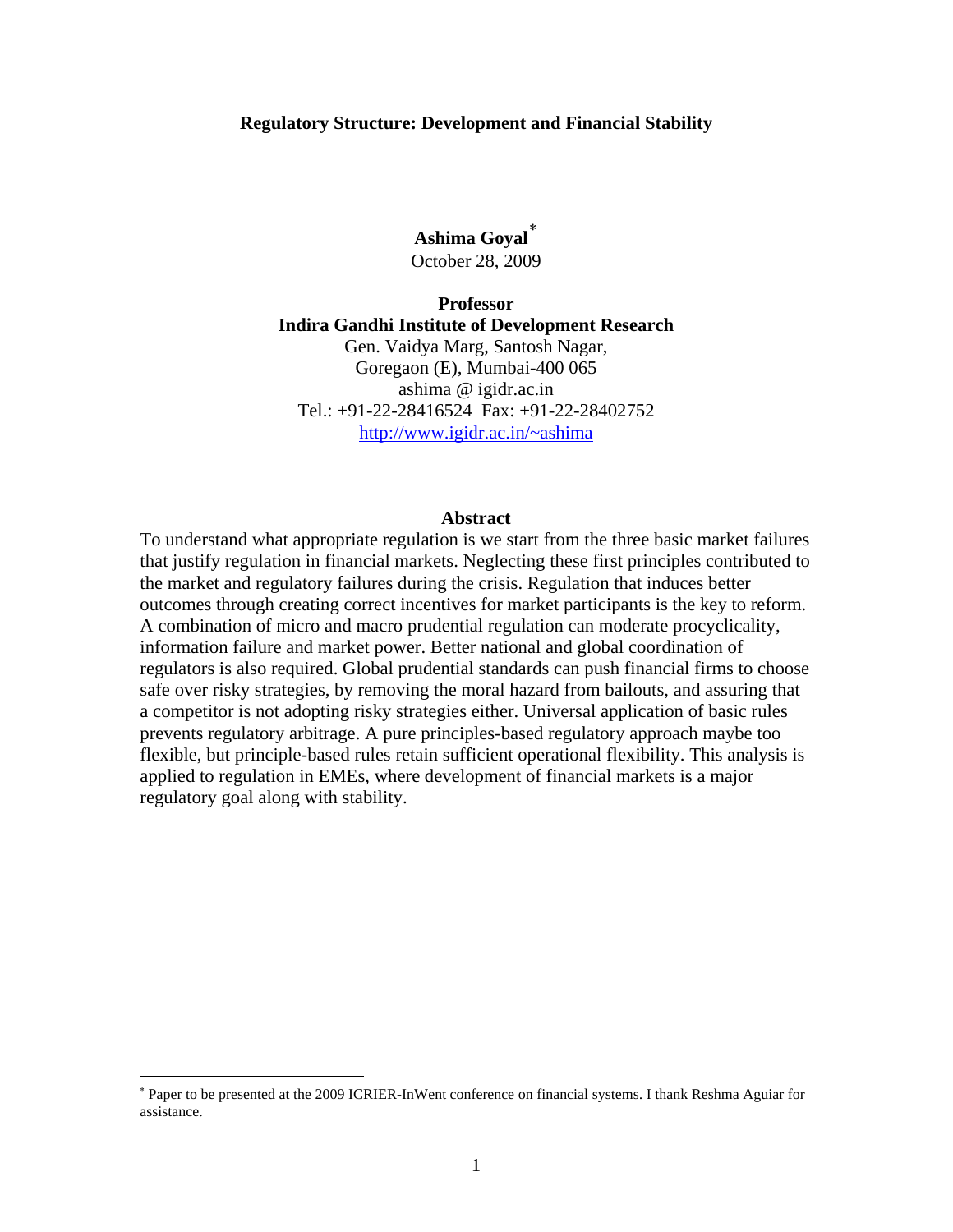## **1. Introduction**

Since market discipline and self-regulation expected from ethics or the instinct for selfpreservation has not worked, world opinion is veering around to stricter regulation for financial markets. But regulatory discretion also has adverse effects. It can restrain useful activity or support special interests if there is regulatory capture. The important question is not more, but appropriate, regulation. To understand what this is, we start from the three basic market failures that justify regulation in financial markets. We show how neglecting these first principles contributed to the market and regulatory failures during the crisis. Next, we pull together regulatory reform proposals, and regulatory structure, that could best address these failings.

The three categories of failure are excess volatility and procyclicality; information failure; and market power and size. A combination of micro and macro prudential regulation can usefully moderate the failures. For example, insurance premiums for contributions to systematic risk through size can discourage it, as can encouraging competition. Regulation that induces better outcomes through creating correct incentives for market participants is the key. New technology has the potential to improve disclosure and make innovation safer.

Global coordination of basic prudential standards is also necessary. We demonstrate how such standards can push financial firms to choose safe over risky strategies, by removing the moral hazard from bailouts, and assuring that the competitor is not adopting risky strategies either. Universal application of basic rules prevents regulatory arbitrage. Global regulatory bodies may be more immune from financial lobbying to relax standards. A pure principles-based regulatory approach could be too flexible, but principle-based rules retain sufficient operational flexibility.

Stricter regulatory surveillance in emerging market economies (EMEs) largely insulated their financial systems from the crisis. Development and convergence of regulatory apparatus has been rapid. In some respects it may be closer to new global norms. The development of financial markets, however, is a major aim for regulation in EMEs along with financial stability. We examine the success in achieving these objectives in the Indian case. Some problems of regulatory overlap and coordination identified can be resolved keeping in mind the lessons of the crisis.

The paper is structured as follows: Section two presents the market failures that justify regulation, Section three the market and regulatory failures that led to the crisis, Section four the directions implied for regulatory reform, and Section 5 for regulatory structure. Section 6 brings in issues that become relevant in EMEs where stable development of markets is a concern. Section 7 illustrates the analysis with the Indian experience before Section 8 concludes.

# **2. Justification for regulation**

# *2.1 General*

The public interest theory of regulation defines it broadly as government intervention in markets to influence those decisions of private agents that would otherwise not fully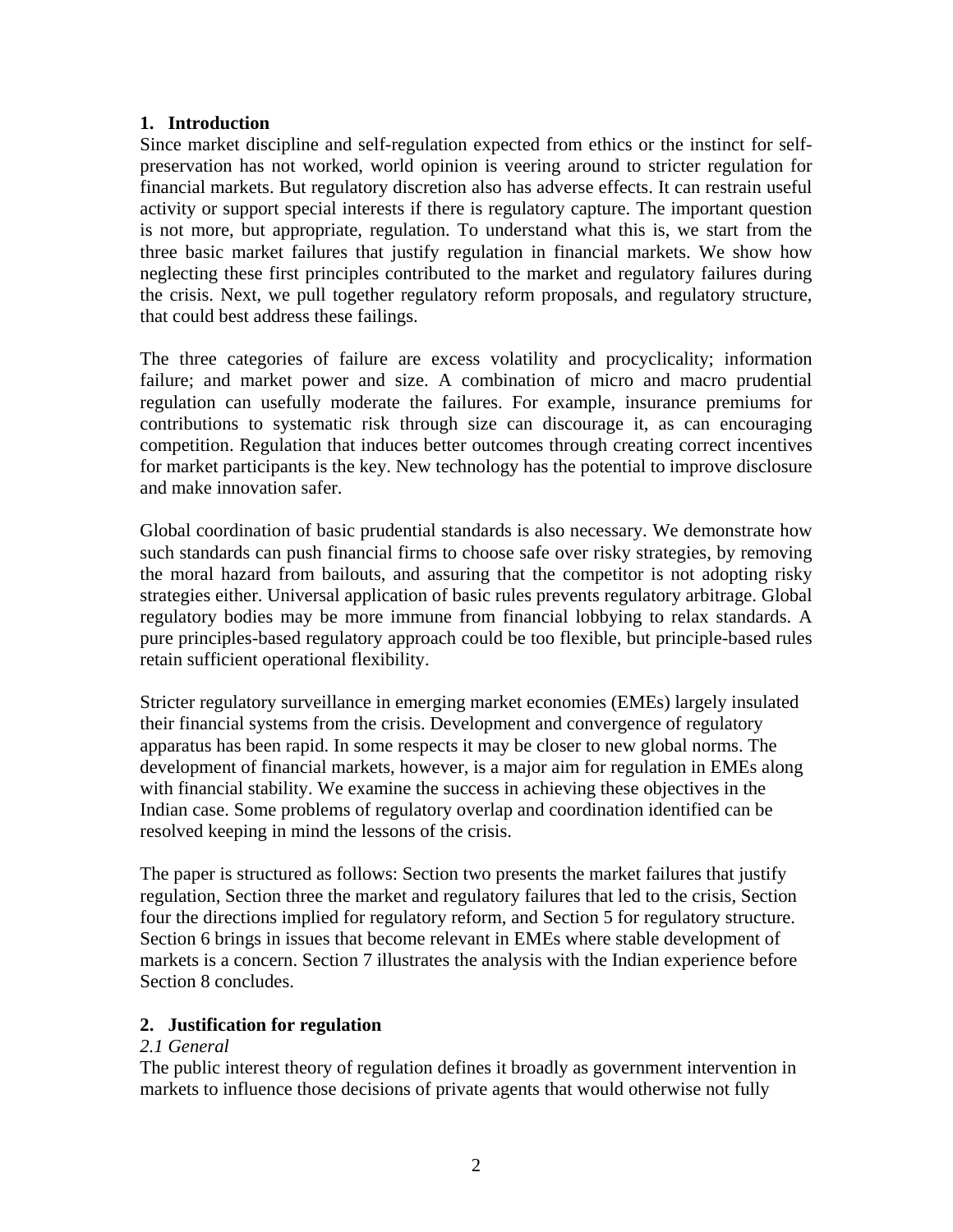consider public interest. Intervention is justified by market failure due to monopoly or market power, asymmetric or imperfect information, and the existence of externalities or of public goods<sup>[1](#page-2-0)</sup>. All three categories of market failure occur in financial markets.

#### *2.2 In capital markets*

 $\overline{a}$ 

The basic justification for regulation combined with the special features of capital markets, indicate the major issues for regulation in capital markets. Financial regulation serves the public interest if it ensures the integrity of financial markets and that finance meets the needs of the real economy. Thus it must maintain confidence in the financial system, and protect users. Operational tasks of financial regulators therefore normally include licensing providers of financial services, oversight of compliance, enforcing relevant laws, prosecuting any market misconduct, and investigating client complaints.

But, in addition the three basic market failures require regulatory intervention: failures of information, behaviour that creates procyclicality, and the too big to fail (TBTF) syndrome.

Since information is incomplete and asymmetric in financial markets, informational imperfections are inherent. For example, borrowers know more about their own credit risks than lenders do, leading to adverse selection (as borrowers select transaction terms that favour them), and under-provision of credit by lenders. Moral hazard may also occur with borrowers undertaking riskier actions than the lender had agreed to in the loan terms. Issuers of financial instruments know more than institutional investors, each of whom have heterogeneous information sets. Retail investors have the greatest relative information disadvantage. Regulations enforcing transparency, disclosure of price sensitive information<sup>[2](#page-2-1)</sup> and conflicts of interest, and encouraging organizational forms that reduce or offer protection from these hazards add value.

Information is costly to produce but new technology is making it cheap to reproduce. This creates an externality leading to the underproduction of information. Stock market crashes can also be understood as an externality, since wider participation or high liquidity implies that the costs of price discovery or information production are shared. But during a crisis each participant has an incentive to withdraw and let others bear the burden of price discovery. To reduce such shirking, the regulator should link charges to the liquidity cycle (Wilhelm, 2001).

This points to the basic externality in financial markets. The action of one agent infects others; a failure of financial systems affects the real system, causing cumulative crashes. But decision makers in finance do not internalize these possibilities. Individuals follow each other, rather than fundamentals, creating a tendency towards excess volatility. Wide

<span id="page-2-0"></span><sup>&</sup>lt;sup>1</sup> The definition follows Lee (2003). This and some subsequent sections draw on and further develop content in Goyal (2009, 2006, 2002).

<span id="page-2-1"></span> $2^{2}$  European jurisdictions mandate disclosure of price sensitive information as a general principle. In the US disclosure was required in response to specific events. A wave of corporate and securities scandals revealed gaps such as insufficient enforcement of disclosure requirements, excessive reliance on peer review for auditors, and inability to keep brokerage and investment banking activities separate. The Sarbanes-Oxley Act passed as a consequence mandated more disclosure.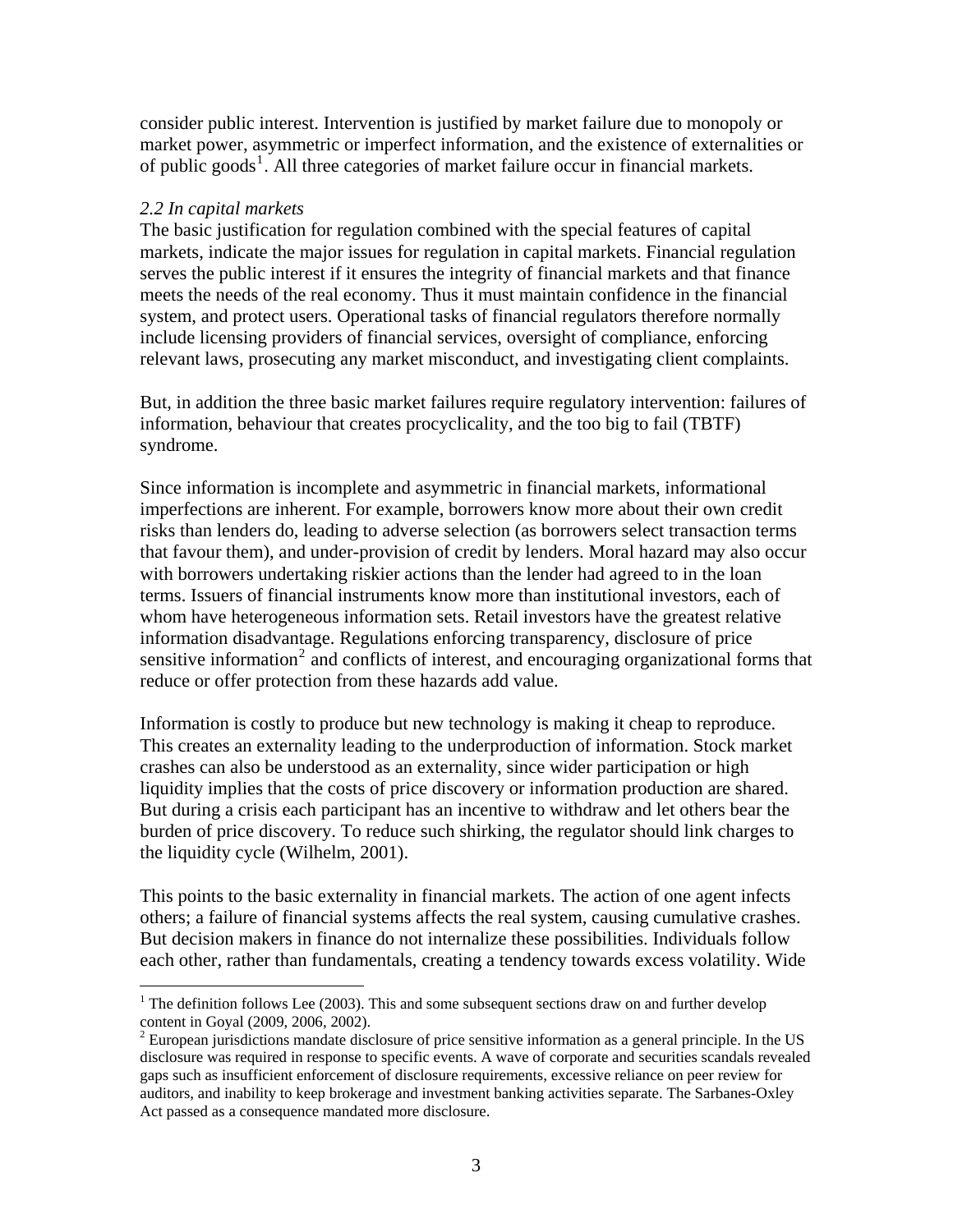swings in financial prices result from this herd mentality. Risk is underpriced in a boom, while liquidity dries up in a crash. Inherent network effects, where the value to any one individual rises with the number participating, leading to effects such a rapid tipping to a particular product or institution, or a lock-in into it, so that it becomes difficult to switch products, enhance such externalities. Therefore ensuring financial stability by reducing volatility, the pro-cyclicality of returns, and mitigating systematic risk, are major tasks for the regulator. The debate is whether this is best done through oversight, or through capital requirements that change incentives.

Monopoly or anti-competitive features arise through the network effects that dominate in the industry, and the formation of various insider groups or financial cartels. There is a tension for the regulator between discouraging size and encouraging the innovation it sometimes makes more feasible. Vertical integration may be necessary to save transaction costs under asset specificity. The Austrian School emphasizes that dynamic monopoly profits may be necessary for innovation—waves of creative destruction destroy these in time. Preventing collusion, encouraging entry and innovation are particularly relevant for the regulation of financial markets. Mergers can make financial institutions too large. Systemic effects if they fail forces a rescue from the government. Being too big to fail (TBTF) encourages risk-taking. Home country tax-payers are lumped with the rescue and foreign countries with adverse spillovers. Oversight and insurance premiums linked to potential systemic spillovers can lower moral hazard. Large institutions also escape regulation since they operate across nations. International regulatory coordination and harmonization are required to prevent regulatory arbitrage.

### **3. Post crisis: Market and Regulatory Failure**

But both regulators and markets forgot these failures as they bought into the dominant paradigm of efficient and rational markets where failures do not occur. Turner (2009) lists the implications of this paradigm for the regulatory approach followed. First, market prices give economic value. Second, market discipline constrains harmful risk taking. Third, market competition weeds out unproductive innovations. Therefore it was thought securitised credit would create more liquid, diversified and stable markets. Mathematical models were presumed to provide robust measures of trading risk.

But market discipline did not work. Although the securitized OTC markets were opaque there was considerable information available in the US public domain on subprime exposure. By late 2007 it was clear that a number of banks were poorly capitalized. Yet investors did not use this information to value and discipline banks (Pomerleano 2009). The paradigm and its implications did not hold. But there was regulatory failure also.

The performance of regulators with respect to the basic market failures identified was inadequate. First, disclosure on complex derivatives and risk taken was poor. Better disclosure was not enforced. Even so, ample warnings were available but were not used to design an effective response. On-site examinations were not conducted.

Second, the regulatory regimes enhanced the procyclicality of financial systems. Basel I encouraged off-balance sheet instruments. The post Enron 2002 Sarbanes Oxley Act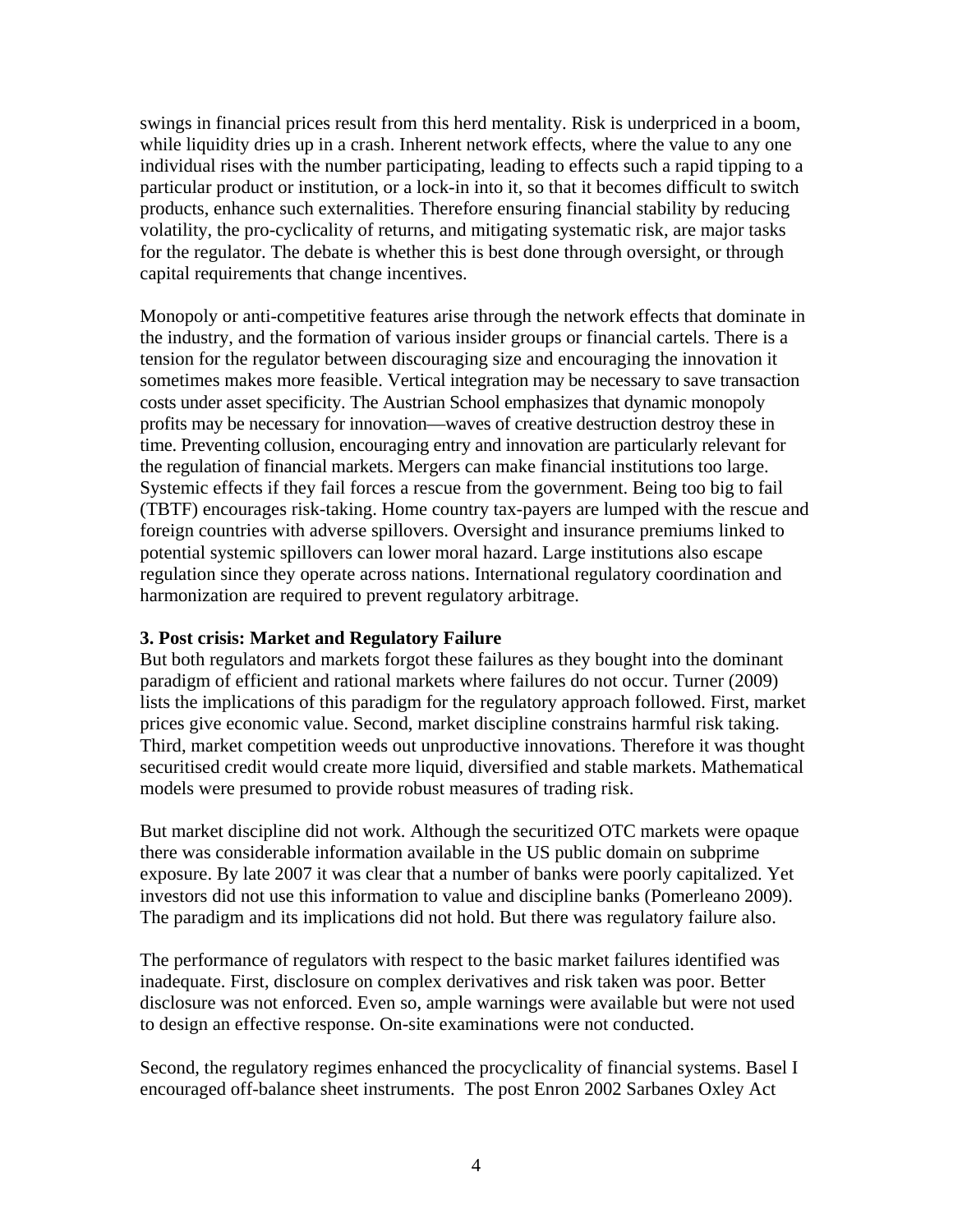allowed off balance sheet activities so long as other entities held the risks and rewards, thus also encouraging the "originate and distribute" model. US politicians wanted to expand home ownership so the Community Reinvestment Act was amended in the midnineties to allow securitization of sub-prime mortgages, making home loans possible for low-income categories. The Commodity Futures Modernization Act of 2000 exempted credit default insurance from regulation by calling them swaps. Basel II allows capital adequacy below even the 8 percent through the use of internal risk models, based on market prices. Self-regulation based on such an internal price of risk, enhances procyclicality. The basic assumption of statistical independence underlying risk-sensitive models does not hold if everyone uses them in markets prone to fail. These models guide movement into sectors offering better risk-return trade-offs. But players have similar aims and information. Volatility and correlation increases and prompts concerted modeldriven selling. Modern mark to market accounting rules and dynamic hedging deepen these cycles (Goyal, 2009). The Basel Committee spent 15 years to produce a form of regulatory forbearance where firms make the above type of obscure and complicated capital calculations yet do not reduce risk adequately. The failed institutions were Basel II compliant. Both capital and supervision were inadequate.

What were the reasons for this regulatory failure? It was partly ideology—the belief in market efficiency and self-regulation. Influential regulators such as Greenspan believed stronger regulatory oversight would damage innovation since the lawyer is biased towards preventing activity. The pervasiveness of ideology illustrates Keynes' view that behaviour is based on the dominant opinion even if it is wrong. It is safer to think the same (Pomerleano, 2009). But also the share of the financial sector in US business profits has crossed 40 percent. US comparative advantage was largely in finance, generating political support for finance driven growth. Tighter regulation has a cost in terms of compliance and innovation foregone. The flexible US system based on self-regulation encouraged competitive innovation.

The TBTF size of financial institutions allows them to pass on the risks they take to the taxpayer. Regulatory capture comes not only from ideas, but also from the wallet. Financial corporations spend huge amounts in lobbying regulators and politicians<sup>[3](#page-4-0)</sup>. Regulatory agencies come to represent special interests. Public interest functions as a fig leaf hiding group interests.

### **4. Directions for Regulatory Reform**

 $\overline{a}$ 

What are the implications for reform? The energies and freedoms of markets must not be choked but ground rules must turn the energies in safer directions. Pendulums tend to swing from one extreme to the other, but they do modulate over time. The pro-market swing was a reaction to the extreme swing towards government control of markets. The crisis may help discover the right combination of regulation and markets. Regulatory discretion invites excessive restraints, corruption and regulatory capture. Rules should incentivize better behaviour, moderating the basic market failures identified. A complex enough rule is closer to a principle-based approach, but it reduces the delays and

<span id="page-4-0"></span> $3 \text{ US financial, insurance}$  and real estate industries spent a record amount of nearly \$460 million in lobbying activities in 2008, according to the political watchdog group, Center for Responsive Politics.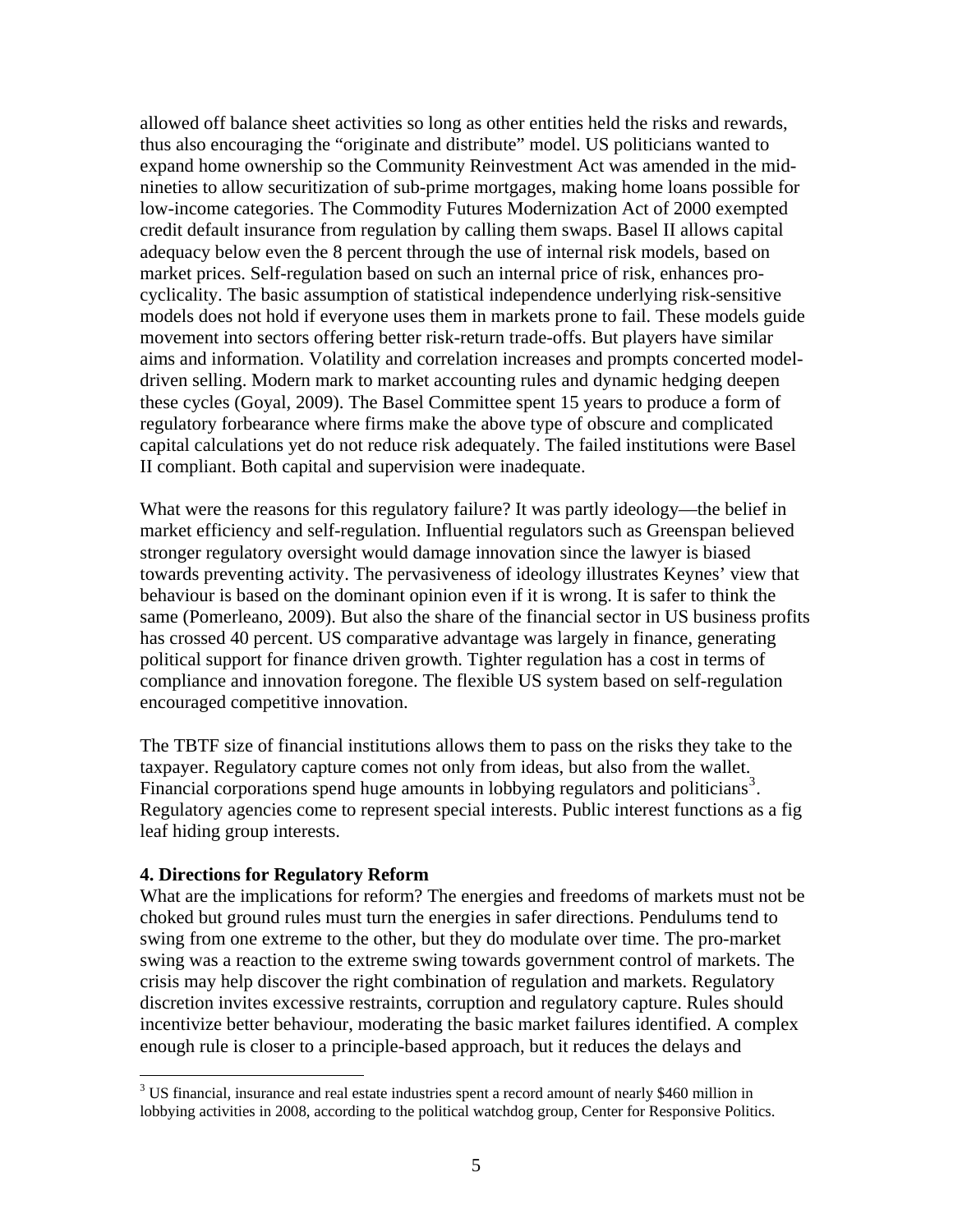regulatory forbearance that occurred with the pure American principle based approach, in which the regulator is first expected to prove a market failure before intervening.

There are many good reform suggestions following this approach. For example, nontransparent and risky securitised products played a large part in the crisis. If loan originators retain a small percentage of a securitised loan on its own books, they have incentives to create safer loans. Tailoring retention percentage to the type of product could reduce costs. Relating securitiser compensation to the long-term performance of the loan would also reduce incentives to give risky loans. If securitised products are simplified and standardized and traded or at least recorded in exchanges, liquidity and price discovery improves. There is a better idea of outstanding risks. This, together with disclosures of materially relevant information improves transparency (IMF 2009). These are all examples of micro-prudential regulation creating better incentives.

But such micro-prudential regulation cannot alone deal with the systemic risks created through individual behaviour. Macro-prudential regulation through counter-cyclical capital charges would reduce the decline in measured risk during booms and its rise in crashes. Brunnermeier et. al. (2009) suggest capital adequacy requirements should be raised over a cycle when there is above-average growth of credit expansion and leverage, and where there is mismatch in the maturity of assets and liabilities. Thus institutions borrowing short and lending long would need higher capital reserves. Mark-to-market procedures that enhance procyclicality also need to be changed. Moderating market cycles of greed and fear can reduce externalities. TBTF institutions will require special capital penalties, oversight, and insurance premiums, to create disincentive for marginal contributions to systemic risk. Competition policies may aim to prevent firms from getting too big. Concentration margins could be charged for banks that lend predominantly to a closed circle of big finance.

There are strong cross-border relationships between institutions and markets. Improved international coordination is important since finance flows across borders and can arbitrage weak spots or differences in regulation. Also unilateral actions of regulators have consequences for others. The roles of home and host authorities have to be clarified. Counter-cyclical regulatory policy needs to be implemented mainly by the "host" rather than the "home" country, since cycles differ across countries. But general standards need to be harmonized, while retaining operational flexibility. Such harmonization prevents regulatory arbitrage and competitive risk taking.

A simple game model<sup>[4](#page-5-0)</sup> below shows why regulatory rules and standardization would help reduce procyclicality and increase the stability of the financial system. Table 1 depicts the actions, equilibria, and payoffs. The first number is the payoff to a bank from its operations in a country, the second to the country. Note that the payoffs are to the country, but a regulator takes the action. Consider the first two columns of payoffs. In a situation where a country is overheating the bank can make *risky* or *safe* loans; the regulator can either *do nothing* or make emergency funds available under a *bail out* in case of a crisis. As the arrows show there are two *Nash equilibria*, the first where the

<span id="page-5-0"></span><sup>&</sup>lt;sup>4</sup> The game is adapted from one used in Goyal (2002).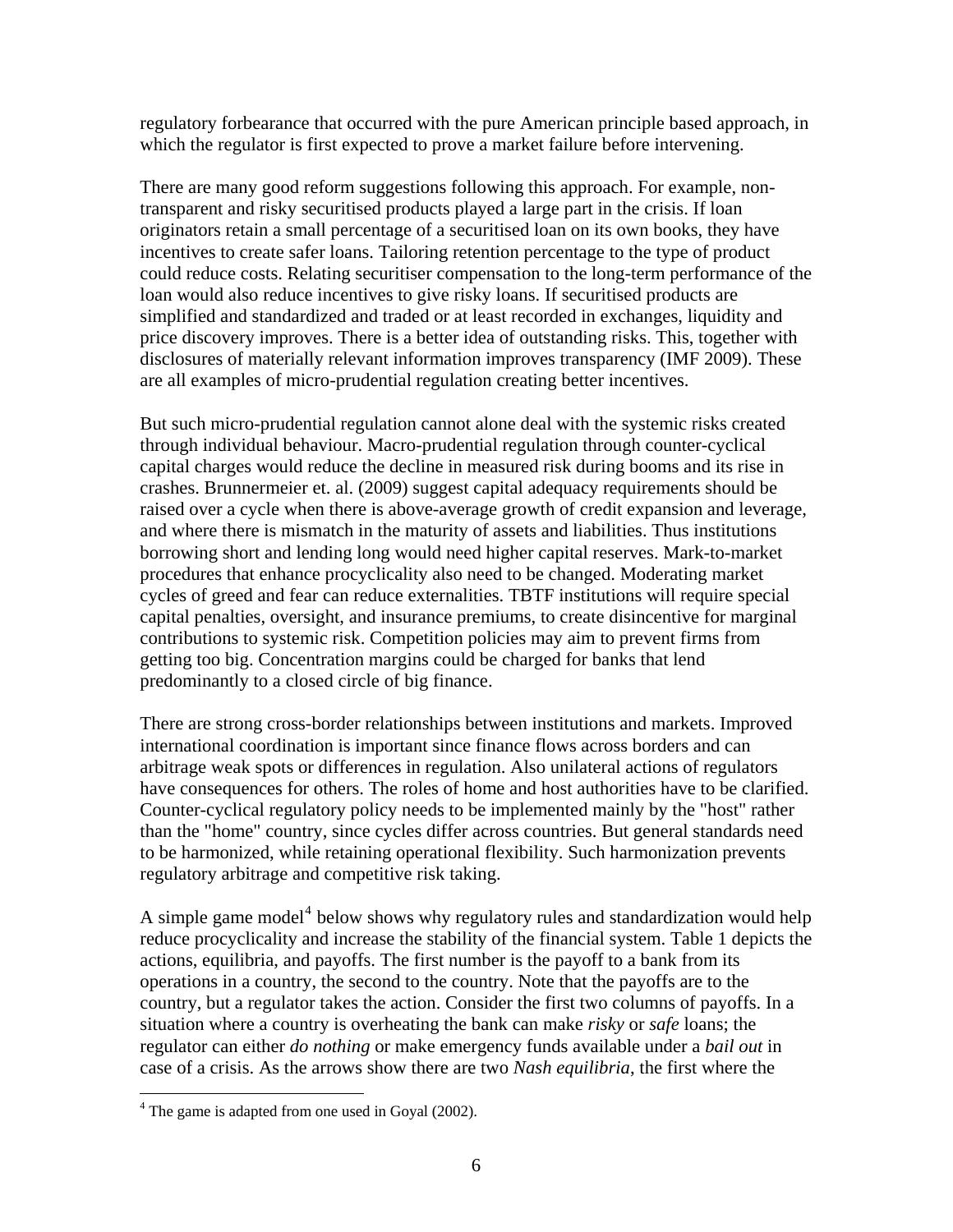bank selects to make *safe* loans and the regulator does not have to take any action, and the second if loans are *risky* and there is a *bailout*. But if the bank moves first the unique *Subgame Perfect Nash Equilibrium* is (8,3). Since the bank gets to choose the type of loan first, it will make risky loans because of the moral hazard created by a bailout, and the higher returns it can earn.



If the bank moves first*,* the regulator is forced to *bailout*, because the outcome with no action (9,0) is so bad for the country. The *bailout* will, however, raise the probability of future crises. But if the rules of the game are changed to introduce countercyclical capital charges, column three of payoffs replaces column two. In this game the bank will prefer to make *safe* loans. The capital charges make the bank's payoff relatively higher under safe loans. Now the unique Nash equilibrium is (7, 4), with the creditor making *safe* loans and the regulator *doing nothing*. Both country and creditor are better off. Therefore, if such regulatory rules are adopted, the probability of a crisis falls. Now consider a number of banks choosing between the strategies. Competition among banks forces the choice of risky strategies. That is why external regulatory standards are so powerful. If a bank is assured its competitor will not be able to choose strategies that allow it to make more money, it will not choose those strategies either.

### **5. Regulatory Structure**

 $\overline{a}$ 

The above section points to the requirement to harmonize regulations across countries. But coordinating regulation of financial activities is a problem even within a country. A few countries have a single umbrella financial regulator, but as financial complexity rises, there are sector specific regulators for banking, securities, derivatives, commodities, insurance and pensions markets. There can be overlap<sup>[5](#page-6-0)</sup>, with an industry reporting to more than one regulator. For example, in the US, banks report to multiple regulators.

<span id="page-6-0"></span> $<sup>5</sup>$  US financial reform would split responsibility for derivatives between the SEC and the Commodity</sup> Futures Trading Commission. The SEC would oversee derivatives based on individual securities and the CFTC would regulate derivatives that draw their value from a broader index of securities. There are fears that this could vitiate regulation of the \$450 trillion private swaps market.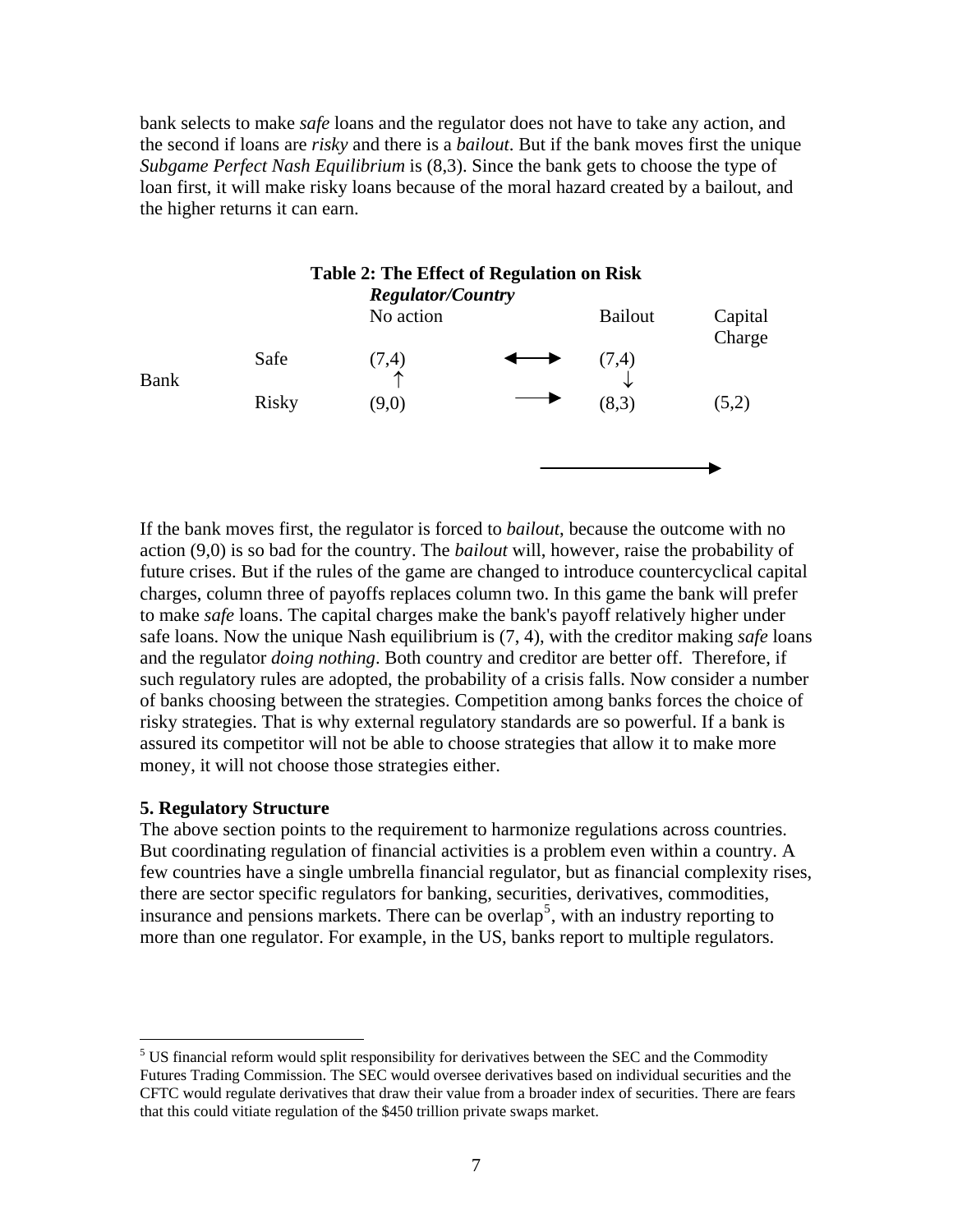Although information is split with multiple sectoral regulators, specific information and responsibility is better. Creating an apex regulator, such as the  $\text{FSA}^6$  $\text{FSA}^6$  in the UK, carried out in 2000 before the crisis, was implicated in the failure of Northern Rock in the UK. Since the Bank of England was no longer responsible for banks and information available with it was reduced, it was late in providing lender of last resort (LOLR) facilities. But Bear Sterns failed in the US where there are multiple bank regulators including the Fed.

Macro- and micro-prudential regulation each requires different skills and information. The best alignment of information and incentives occurs if Central Banks are responsible for macro-prudential regulation, sectoral regulators for micro-prudential regulation, and there is careful coordination between the two.

Maintaining monetary stability also requires financial stability. Formal oversight authority over banks and markets generates information for Central Banks useful in the conduct of monetary policy. FX and interest rate derivative markets affect variables important for the conduct of monetary policy. Analysis undertaken for monetary policy is useful for macro-prudential tasks. Central Banks have become crucial for the financial sector in their role as lenders of the last resort. The crisis has forced them to expand this function beyond banks, as the financial sector has diversified, its interlinkages thickened, and ability to expand balance sheets procyclically and create risk expanded. More power for the systemic risk regulator must come with more responsibility.

Micro-prudential supervisors also have an essential role since they have detailed knowledge of financial markets and institutions and will have critical information to assess stability risks. The macro-micro regulatory split has a functional basis. An apex body must not be a financial market regulator like the FSA, which would tend to support financial sector competitiveness and profitability, but a body for coordinating and sharing information led by the systemic risk regulator.

The European Union (2009) has come up with just such a proposed structure for Europe. A macro-prudential regulator, the European Systemic Risk Council (ESRC), will assess threats to financial stability and reduce vulnerability to interconnected, cross-sectoral systemic risks. It will be made up of governors of national central banks and representatives of financial market supervisors, with the president of the ECB as chair. A similar coordinating body is possible at the national level.

Micro-prudential supervision will be provided through a network of national financial supervisors working with a European System of Financial Supervisors (ESFS) to safeguard individual financial firms and protect consumers of financial services.

The nationally based supervision of firms with centralization of specific tasks at the European Union is expected to foster harmonized rules. While there are obvious advantages to standardization there are fears over giving too much power to the ECB

<span id="page-7-0"></span><sup>&</sup>lt;sup>6</sup> The FSA is incorporated as a company, funded by fees from those it regulates. So the principals of good regulation for it include reducing regulatory costs, increasing innovation and the competitiveness of the UK industry.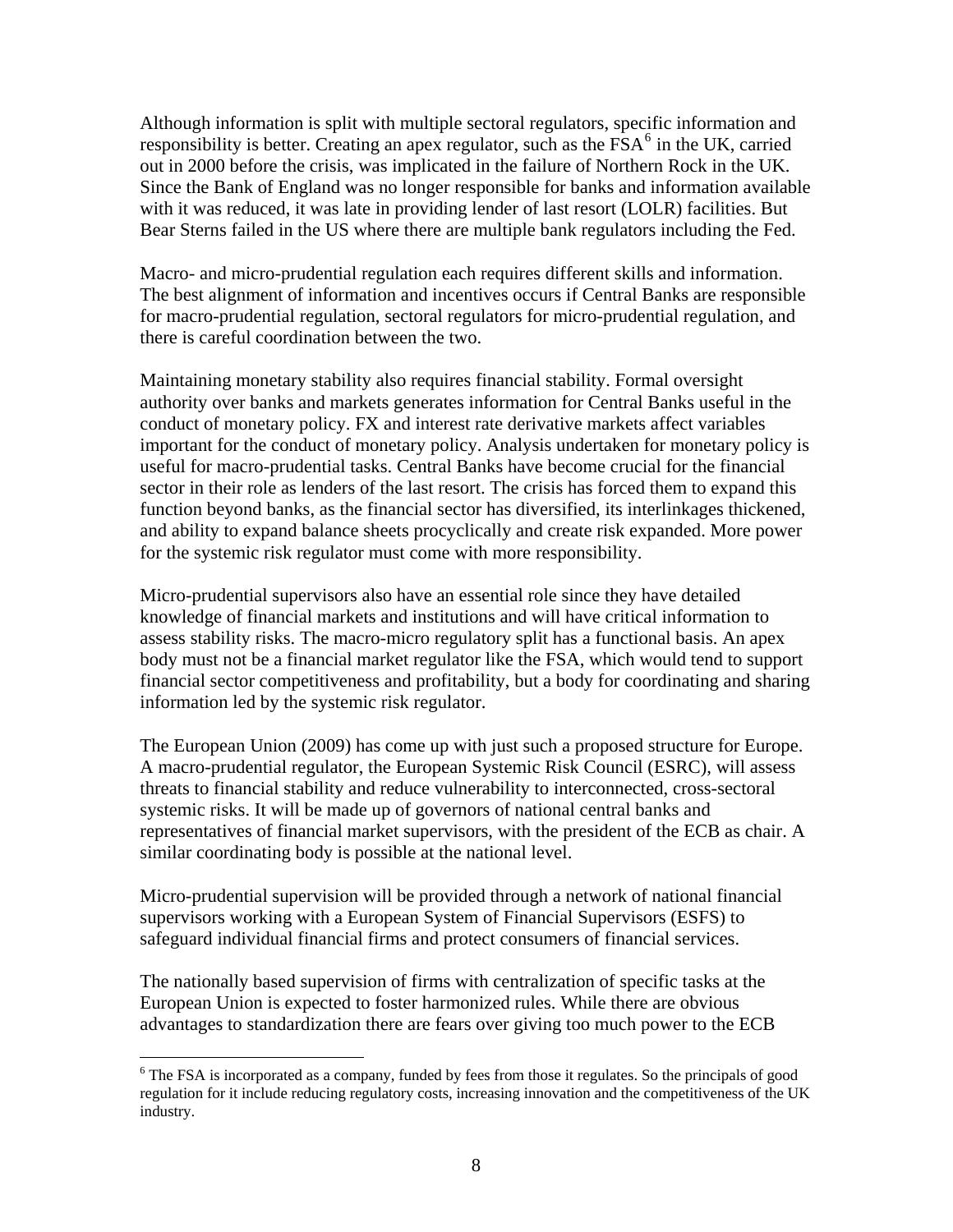over national supervisors, possible prescription of detailed supervisory practices, and loss of national priorities in financial services and banking arrangements. But principle-based rules retain operational flexibility. For example, a rise in capital adequacy, linked to the stage of the cycle (a sharp rise in credit is normally a good indicator) would have to be implemented by the domestic systemic regulator. Implementing micro-prudential standards in financial markets such as profit corrective action linked to banking parameters is a task for a local sectoral regulator. Under principle-based rules there will be no regulatory intervention in operational discussions of firms

Financial conglomerates prefer a single regulator, which offers reduced compliance costs and an easier target for lobbying. They also prefer the apex regulator to be an FSA rather than a Central Bank, since the former would tend to have more of a market rather than an overall view. Prabhakar (2009) writes politicians are motivated to prevent systemic instability and attract foreign firms to their country's financial sector. They also seek to avoid blame. Therefore financial scandals and crises may lead to removal of supervisory authority from the Central Bank, as it is assigned blame.

The Morgan Stanley CEO, John Mack, prefers a global regulator to oversee financial institutions worldwide, since a standardized systemic-risk management would ensure that US banks aren't subject to tighter regulations than the rest of the world. Credible uniform standards are very useful to prevent a competitive race to take more risk, as we saw in the game theoretic example. But given the vast lobbying power and resources of the financial industry the fear is rather that US banks will continue to be lightly regulated. The administration's reform plan is inadequate since it does not build in countercyclical macro prudential rules, or resolve problems of regulatory overlap. And, under lobbying pressure, it is being further diluted<sup>[7](#page-8-0)</sup>.

Therefore global enforcement of some minimal standards together with local operational flexibility is desirable. Global bodies, with a diverse and representative governance structure, could be more immune from financial lobbying and domestic political compulsions, and as we argue below, and their involvement could form a natural evolution of regulation. If officials have to follow a rule-book, then interest groups have less of a stake in the decision and therefore less incentive for regulatory capture. This is one reason transparent rules that minimize discretion are used even at the cost of some flexibility. The alternative is to raise the cost of subversion.

### **6. Regulation and Development**

 $\overline{a}$ 

Financial stability is very important to them, but EMEs also have the task of developing the financial system. There is also a question of which system best suits a particular level of development. In mature economies regulation replaced early reliance on private litigation in cases of failure of public interest, although judicial intervention could still be

<span id="page-8-0"></span> $7$  For example, a requirement offering customers alternatives to complex financial products was dropped. It would have forced banks to make standardized mortgages with 30-year fixed rates available along with other products such as adjustable-rate or interest-only loans.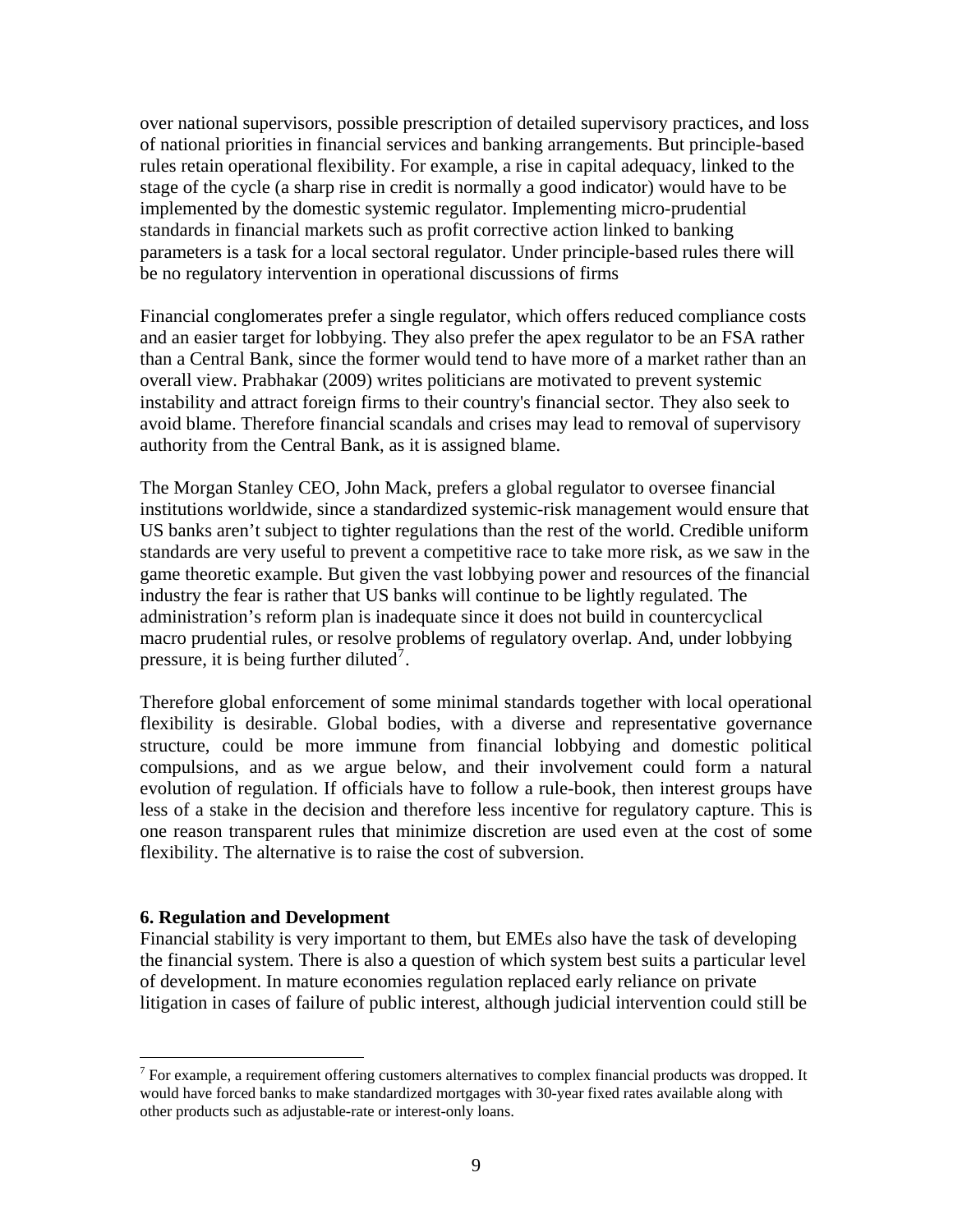called in to resolve disputes between the regulator and the regulated. EMEs are actively setting up regulatory bodies.

Glaeser and Shleifer (2003) in considering the choice between private litigation or regulation or a combination of the two as a law enforcement strategy, argue the vulnerability of each of these categories to subversion for private gain varies with the level of development and inequality in a society. At low levels of development the system of justice is extremely vulnerable to influence, but at high levels it becomes robust. Therefore, rather than have the heaviest government intervention when market failures are relatively more, as is commonly argued, both legal and regulatory systems should be minimal at this stage. The costs of regulation may be high, or regulatory agencies may be mismanaged. Human capital or information on the public's requirements may be poor. A combination of regulation and of litigation may be efficient in intermediate regimes, since regulation may now be less vulnerable to subversion than is litigation. High costs of damages overwhelm those of regulation at this stage. When law and order is weak, and inequality is high, private litigation based pure liability regimes, which entail large payments with small probability, are more vulnerable to ex-post subversion<sup>[8](#page-9-0)</sup>. At high levels of development a litigation regime would outperform regulation. International litigation has the highest cost of corruption—so international judicial oversight would be the most immune to lobbying. The WTO has a credible and effective enforcement mechanism. An agreement signed against more regulation of financial services is a block now that the requirement for regulatory overhaul of the financial sector has become obvious.

Many EMEs are in the above intermediate range where regulation is more effective compared to law, and are actively setting up regulatory structures. La Porta et. al. (1998) argue that a common law tradition is necessary for healthy equity markets. But China can set up a good regulatory institution faster than it can acquire common law—thus regulation can compensate for other weaknesses.

The regional issue for EMEs is more of converging to best practices. Standard-setting organizations such as IOSCO (International Organization of Securities Commissions), and international bodies of regulators, such as the Financial Stability Board, can help. But since many EMEs are coming from a regime of stronger controls they have more oversight and surveillance of the financial sector. Post crisis, some of the international standards may be adjusting more towards EME's practice. Convergence can be faster if principal-based international standards are adopted.

Moreover, contextual features require attention. EME concerns such as excessive leverage and volatile capital flows need to be addressed. IOSCO's stance is that adoption of international standards and accounting systems will help to deepen shallow debt and equity markets, changing the historical reliance on banks. But in Asia only a small percentage of large household savings are held in stocks. The history of bank led relationship-lending leads to the dominance of insiders; there is a tendency to

<span id="page-9-0"></span> $8 \text{ In the US progressive era}$  (between 1887 and 1917) the large corporations or "robber barons" had judges in their pockets. Therefore reformers established the state regulatory agencies.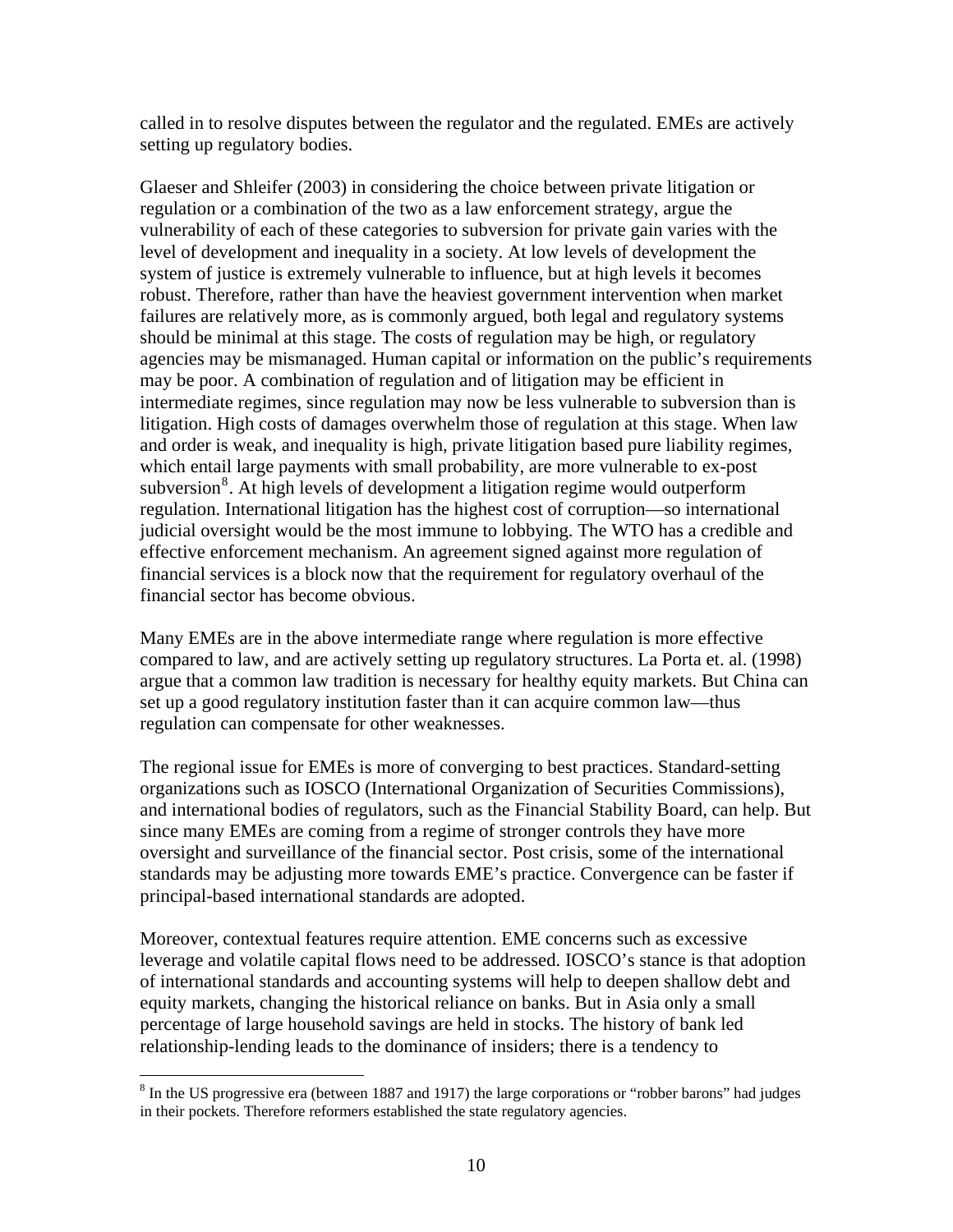accommodate and adjust rather than punish behaviour on the margin of illegality. In the Chinese stock exchange there are a large number of non-traded shares mostly owned by the State, with insider trading dominating in the thin set of shares actively traded. These features limit protection for investors. Better investor protection can reassure households, but other positive measures are also required.

Laffont (2005) argues that poor monitoring in developing countries limits the power of incentives that regulators of public services can give service providers. But technology is changing this quickly, especially in financial markets, making it possible to give market participants more economic incentives with improved real time but non-invasive monitoring.

Changes in technology have had fundamental effects on the possibility of regulation. India used new technology effectively to create electronic markets reaching and sometimes exceeding international benchmarks in disclosure norms, trading volume, settlement cycle, and low transaction costs. In the order driven system, each investor can access the same market and order book, at the same price and cost, irrespective of location. Dematerialization of securities reduced bad paper risk. There were rapid developments also in FX and money markets. A central counterparty, CCIL (Clearing Corporation of India) undertakes guaranteed settlement for government securities (G Secs), repos in G Secs and FX market trades, following IOSCO/CPSS best practices. Infrastructure has been created for electronic payments and real time gross settlement (RTGS). Principal-based rules addressed each of our three market failures.

*Disclosure*: Strict norms regarding disclosure of price sensitive information, and conflicts of interest, contribute to reducing asymmetries of information and aid the markets in price discovery. Technology allows instant registration of price sensitive information and of financial results. Better corporate governance reduces asymmetries of information between management and shareholders, improves incentives for complying with rules and reporting requirements, and reduces conflicts of interest. Statutory requirements now call for one-third of directors to be independent. They have to periodically review legal compliance reports and steps taken for any correction, and to reveal any non fee-based pecuniary connection with the company.

*Volatility*: Price bands, value at risk (VaR) margining systems, SPAN, circuit filters, exposure limits and suspension are all used to curb volatility. These allow adjustment for risk to be individually specific and therefore less inefficient than a common margin, while achieving the desired result of putting concave boundaries on convex returns, thus reducing one-way price movements. Margins that vary with liquidity are required in response to the externalities that follow from herd behaviour in capital markets. Moreover, such margins reduce deposit requirements and therefore lower costs of trade. A daily mark-to-market margin system prevents large risks from building up, and lowers the possibility of a payments crisis.

Margin requirements are adjusted in response to episodes of volatility, or changing market systems. A market wide circuit breaker can be applied at 3 stages of index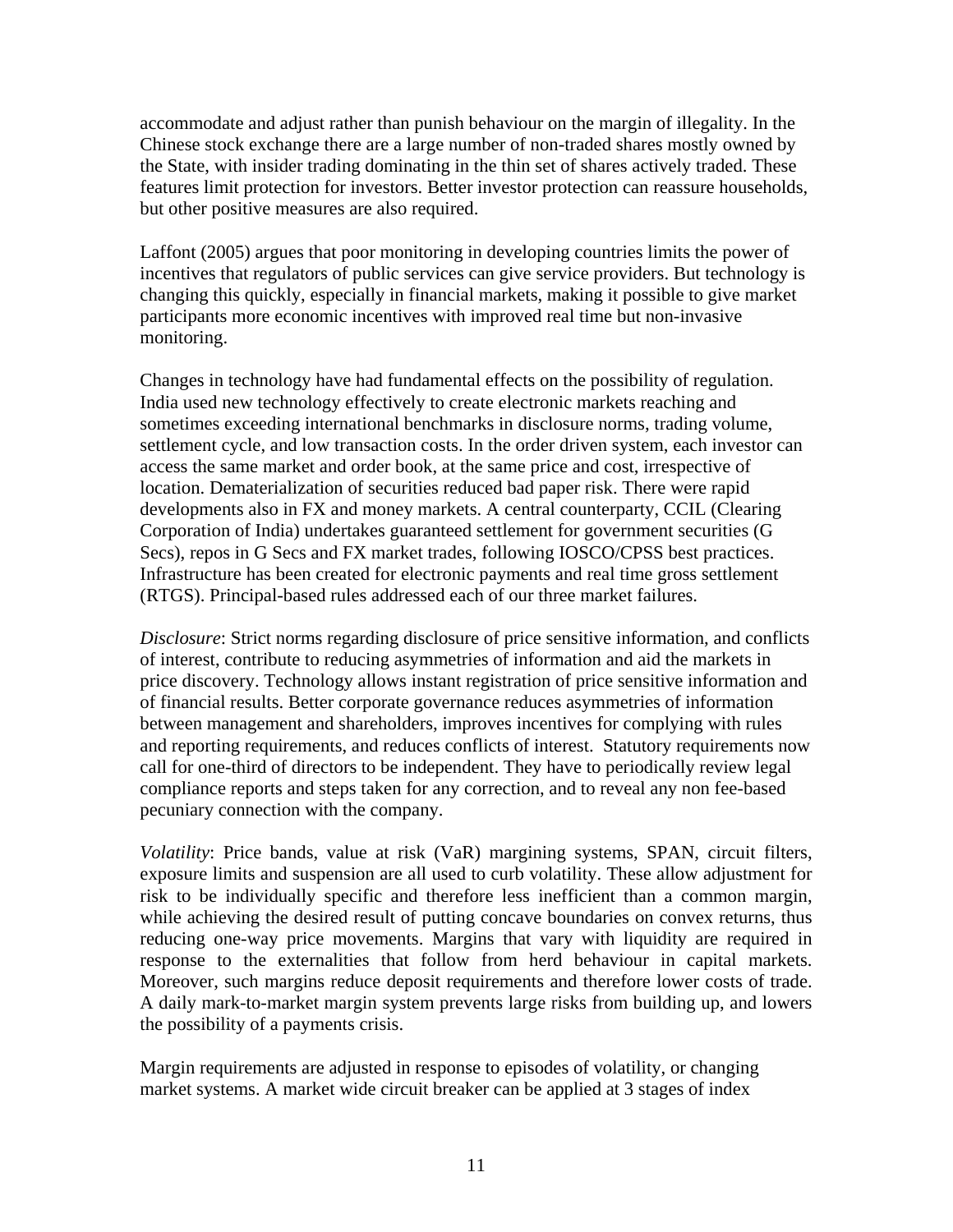movement either way at 10 percent, 15 percent, 20 percent, to bring about a coordinated halt to trading. In times of excess volatility, surveillance systems are put on high alert. Other measures are possible like shifting stocks to trade-for-trade category. VaR alone cannot cover systemic shocks, which can force margin sales that intensify index movements. But the other supporting systems proved sufficient to handle even shocks associated with the global crisis. Although many banks failed no stock exchange had to be closed. SPAN covers fat tailed risks, and worst-case scenarios, unlike the VaR.

*Competition:* Cautious entry has provided competition, reduced market shares and improved services. The entry of private banks helped force public sector banks to improve profitability and customer services but limitations on entry maintained a robust diversity of systems. Indian stock exchanges multiplied from one to three. The rapid dominance of the Indian for-profit, fully automated NSE promoted by leading banks and financial institutions (mainly public sector), over the powerful traditional Bombay Stock Exchange (BSE), which was also forced to automate, and the collapse of all other small stock exchanges through the country, demonstrates tipping equilibria. Stock exchanges were always subject to network effects because of liquidity –the exchange with more liquidity could tip in customers and lock them in because of lower transaction costs. In the days of floor trading the advantage went to the greatest geographical clustering of financial intermediaries. But with ICT geographically dispersed intermediaries can provide liquidity. The exchange with the best technology is able to attract the most customers. The government ability to sponsor a new technology had a powerful effect in an industry with network effects. Moreover, technology affects the governance structure of exchanges. NSE is a company incorporated under the Companies Act (1956), and makes a profit. The management is independent of the broker members. The official view is that this allows a fair, equitable and efficient market to develop, free of the conflict of interest experienced in broker run exchanges, but our analysis suggests that governance structure follows from technology. The entry of a private corporation promoted exchange, MCX, in turn offered competition to NSE, helping bring down transaction fees.

*Flexibility*: Principles-based rules give enough flexibility to adjust to emerging trends and local requirements. There are many instances of flexibility and learning in regulatory action. An example is changing norms private placement and participatory notes in response to arbitrage. In 2009 trading hours were extended for exchanges.

*Governance:* The earlier no-profit club of intermediaries that through a self-regulating system of committees, rule-making processes and voting mechanisms, distributed the rent among heterogeneous members did not work with dispersed membership. Internationalization intensifies the latter. Since with new technology liquidity comes through numbers, there is no need for the earlier exclusivity. Since profits help in improving technology, which is now the main avenue of competition, modern exchanges are organized as for profit corporations. (Pirrong, 2003). Insider groups generate rents as well an incentive to trade. So there were initial arguments against anonymous electronic trading—knowing the counterparty is important if participants are heterogeneous. But they lost out as clearing corporations were created to absorb counterparty risk and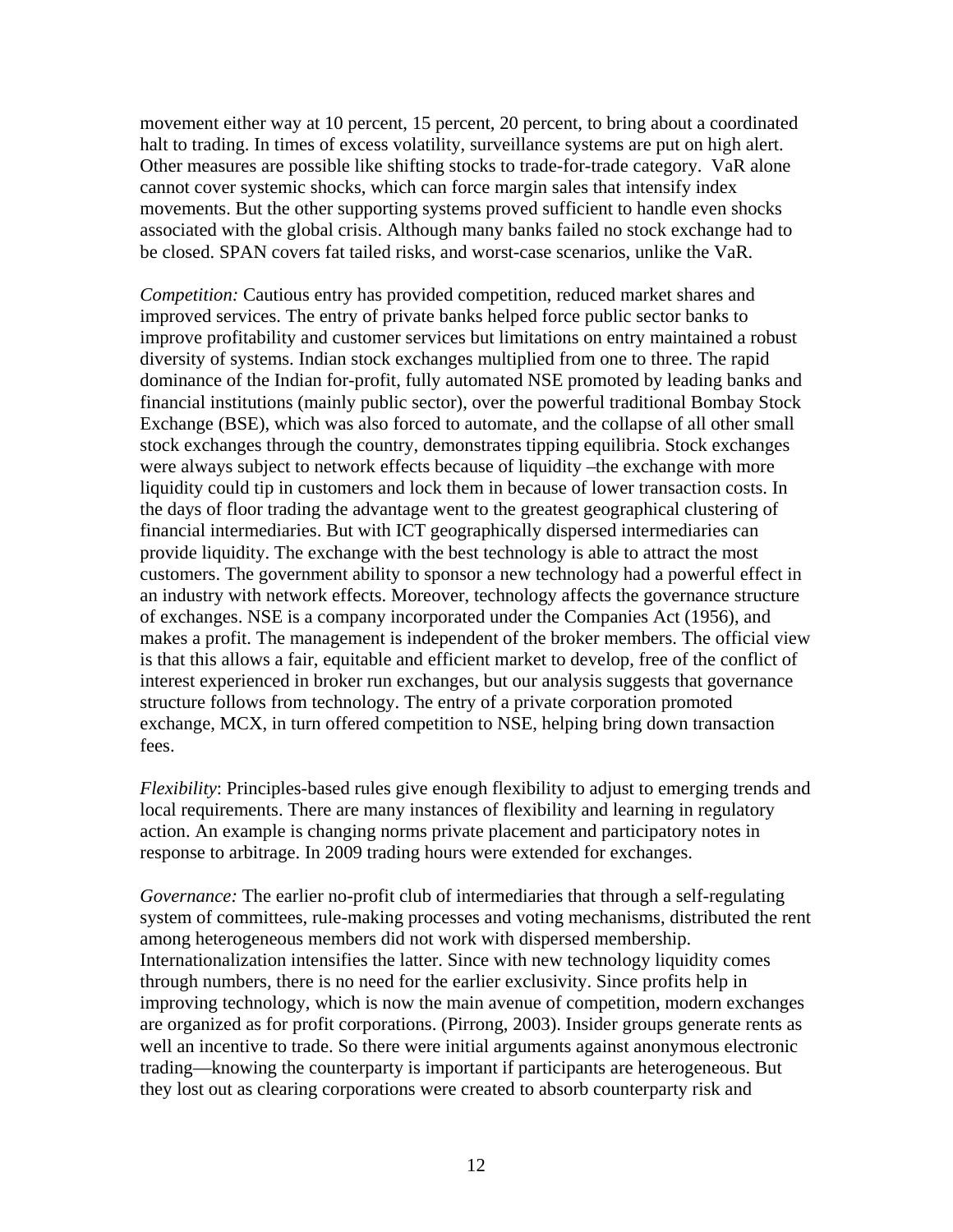guarantee trades. Replacing Badla, the old system of carry forward trade without delivery, by modern forward and future derivatives was quite smooth. Experience with the old system explains why India now has the highest volume in single stock futures.

*Innovation:* There is ceaseless innovation in the financial sector. But post crisis principalbased rules that reduce procyclicality would encourage safe innovations that increase transparency and stability. Technology has a big role. There is a move for standardized contracts to be cleared and traded on exchanges or via a swap execution facility, or to create central counterparties for OTC derivatives trading. Customized OTC contracts would face higher margin and capital requirements. Clearinghouses require cash reserve. Users of OTC normally pledge assets, but not cash, in swaps deals, and are resisting the additional costs. But alternative credit arrangements could be developed with members of clearinghouses.

In financial services, technology allows the diffusion of information to be increasingly mechanized and taken over by large firms, while human capital is released for innovation. But although the ease of flow of information has increased, the governance structures that maintained an incentive for its flow have yet to change. Earlier exclusive yet transient groups such as investment bankers managing an issue served to reduce free riding, make reputations, and create and share rents. Differential information is also a source of trade in markets. But the areas in which such groups survive are shrinking, as technology takes over mechanized functions. Book building for a new issue continues to be one such area. Since the speed of diffusion of new ideas is much faster, new ways of profiting from them have to be discovered. Among these are financial patents and buying equity into implementations of new ideas (Wilhelm, 2001). In general, superior sales and service, lead-time and secrecy are more important to appropriate returns from innovation. Patents are used more for blocking and defensive purposes, except in pharmaceuticals.

Moreover, for a rise in competitive pressure to increase the speed of technological progress high knowledge-diffusion is required, because the follower has a higher incentive to innovate. With low diffusion, competition may even decrease innovation and growth. Therefore patents should be granted only when costs of development are very high compared with the cost of adoption; they then spur creativity. But patents should be avoided when many small sequential innovations lead to an invention; they would then raise legal and licensing fees too high and discourage creativity (Goyal, 2006). And the regulator should encourage competition, diffusion, inclusion in services more than complex and risky products.

Regulatory arbitrage and financial innovations occur and are copied with such speed that the regulator often does not have enough information to act. Under both discretion and pure principal-based regulation response time is slow. The regulator should therefore set and implement rules of the game that improve incentives, yet require no decision time.

### **7. Indian regulation**

The Indian financial sector was healthy through the global financial crisis. Even secondary effects through a real sector affected by outflows and a fall in trade were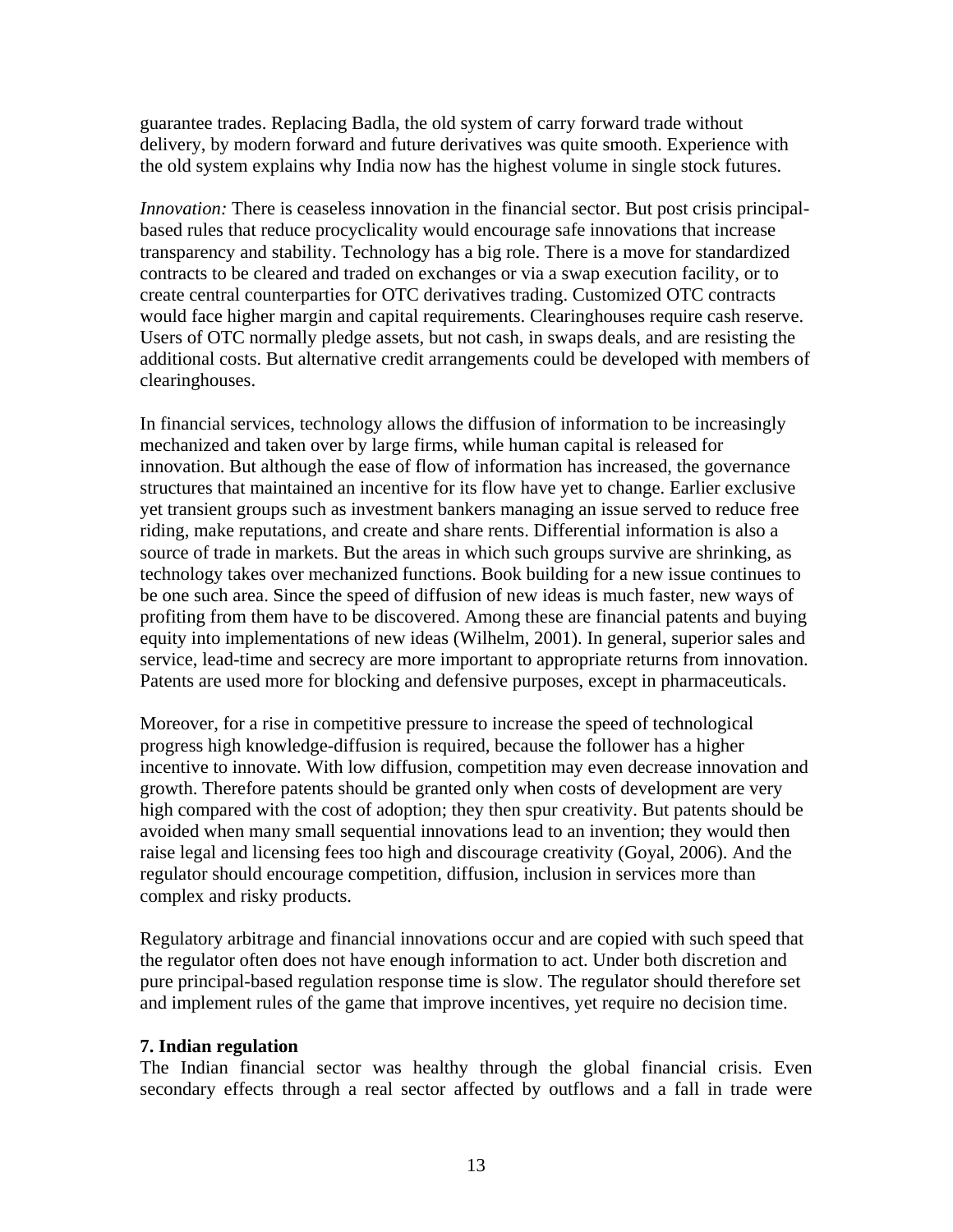minimal. But there is a debate whether a crash was avoided because a road had not been built or because traffic-policing was good. Regulators used a combination of restrictions, supervision, and incentives with a wary eye on market failure. Controls had been reduced with steady market development. For example, in the regulation of the capital account replacing "old and cumbersome administrative procedures" based on multiple discretionary approvals "by a rule-based system largely based on self-certification" was very successful (Jalan 2005, pp. 197). But restrictions continued for complex financial products. Guidelines on securitization imposed conservative capital adequacy requirements on exposures. Transactions in credit default swaps were restricted to entities hedging credit exposures. Innovation in products and markets was slow.

The experience of scams in the securities market, and involving a non-bank financial company (NBFC), a cooperative bank, and a commercial bank, after the nineties reform led to a strengthening and extension of supervision and prudential norms to cover NBFCs. Give large capital flows there is a regulatory focus on systematically important non-deposit taking NBFCs and financial conglomerates. Thus the scams pushed the regulators towards universal regulation, and towards closing the regulatory loopholes that plagued mature financial markets. Cross border flows across several regulatory jurisdictions led to initiatives for regulatory coordination across borders.

But most prescient were the macro-prudential regulations implemented much before they are being recommended worldwide today. Countercyclical provisioning and differentiated risk weights for bank lending to bubble-prone sectors, such as real estate and equity markets, created incentives to moderate risky behaviour. Conservative accounting standards, without full marking-to-market requirements, did not permit recognition of unrealized gains in equity or the profit and loss account, but unrealized losses had to be accounted. Banks were required, to mark-to-market their investments, but only those held in trading categories. They had to provide for the net losses while ignoring net gains. Any profits on sale of assets to a special purpose vehicle, were to be recognized only over the life of the pass through certificates issued, not immediately on sale (Reddy 2008). A system of Prompt Corrective Action for banks based on capital adequacy, non-performing assets and return on assets parameters gives an example of principal-based rules. All these reduced pro-cyclical incentives. As banks get ready for Basel II there is an emphasis on stress tests to compensate for weakness in risk models.

India has a number of financial sector regulators: the Reserve Bank of India (RBI), the Securities and Exchange Board of India (SEBI), insurance regulator IRDA, the commodity futures trading regulator, and the interim pension regulator PFRDA.

Financial stability became an explicit objective of monetary policy after the Asian crisis. Stability is especially important in a country with a large no of poor without the diversification to withstand risk. A 2006 amendment to the RBI Act expanded its regulatory powers beyond banks to cover the financial system as a whole and to give directions to all agencies active in markets. The Rajan (2009) committee wanted functional restructuring of regulation, based on activities rather than agents. It recommended all regulation of trading to come under SEBI, the capital market regulator,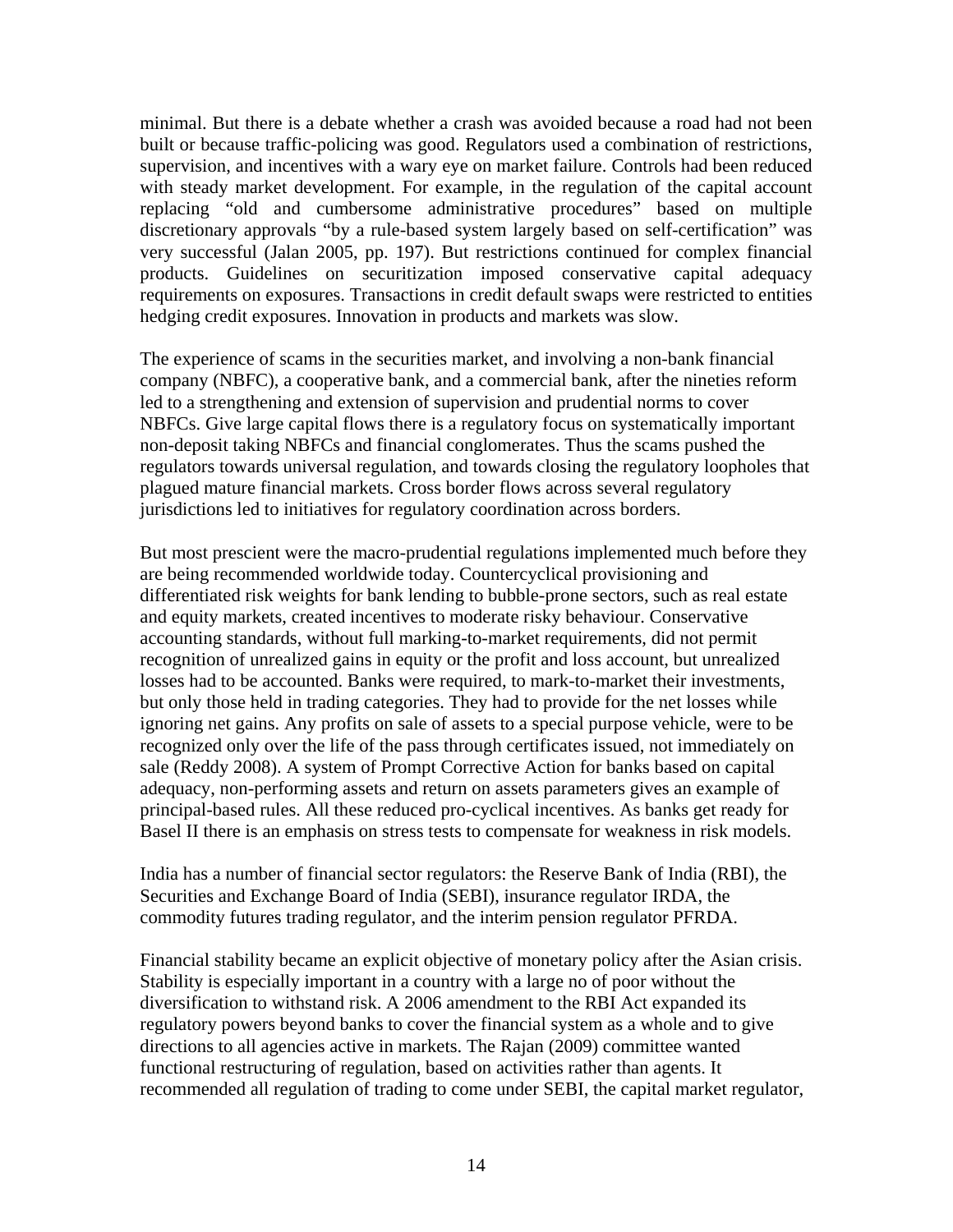with the RBI's jurisdiction over all deposit taking institutions. But the RBI's broader regulatory responsibilities contributed to protecting the financial sector during the crisis. A narrow regulatory jurisdiction can lead to neglect of the big picture and of other financial sector components. There was synergy between monetary policy and regulatory responsibilities. OTC derivatives impact the financial health of banks; money and G Secs markets, FX and interest rate futures are important for monetary policy. Post crisis the functional criteria that should dominate the division of regulatory responsibility are financial stability and systemic risk. And the Central Bank as the LOLR has to have the largest role in monitoring sources of liquidity risk. In a market based system this can arise from many entities apart from banks. Ultimately it is the government's tax base that supports the LOLR function, and regulators have to minimize the burden on the taxpayer.

But regulatory overlap with unclear demarcation of responsibility between regulators can lead to either over or under regulation. Each may pass responsibility to the other, or poor co-ordination may cause delays, and raise costs<sup>[9](#page-14-0)</sup>. There may be gaps in the covering of all systemic risks. Industry has to deal with many regulators.

The current mechanism for coordinating policy among independent sectoral regulators is a High Level Coordination Committee for Financial Markets (HLCCFM) formed in 1992. It is an informal panel, with no statutory cover, of RBI, SEBI, IRDA, PFRDA and the finance secretary. As in the proposed EU system, the CB governor, the systemic regulator responsible for overall financial stability, chairs it. Meetings are regular but without any fixed schedule. There are technical sub-committees, for operational issues.

The HLCC can be strengthened to plug regulatory gaps and assign responsibility, instead of replacing it by another formal apex regulatory body. But so far it has coordinated well only during crises. For example, the information on a liquidity crisis facing mutual funds following the Lehman Brothers' collapse was with SEBI but RBI had to take the action. Even so, the crisis was addressed in just over six hours over mobile phones and SMSs between the regulators. RBI opened a special finance window for mutual funds.

But overlap<sup>[10](#page-14-1)</sup> and unclear allocation of responsibility for markets between the RBI and SEBI has contributed to delays in the development of corporate bond markets, and derivative products in money and bond markets. Thus although corporate repurchase options (repo) is a money market instrument, CCIL, the central counterparty promoted by RBI, will not report it, in order to avoid regulation by SEBI. At present SEBI regulates the repo but RBI determines the instruments. There were long delays in implementing committee reports pertaining to these markets. The risk systems in CCIL, given the RBI guarantee, may not match those in stock exchange clearing corporations regulated by SEBI. These coordination problems should be resolved from the systemic risk

<span id="page-14-0"></span><sup>&</sup>lt;sup>9</sup> There are turf wars. IRDA has shot down a proposal to register all financial advisors with the Financial Well-Being Board of India (FINWEB), an agency to write rules on the common minimum standards for sellers of insurance, pension and mutual fund products, as a fall out of an attack on Unit linked insurance plans by mutual funds that compete with insurers. Currently, IRDA has powers to license insurance agents and brokers.

<span id="page-14-1"></span><sup>&</sup>lt;sup>10</sup> Other examples of overlap arise in the regulation of cooperative banks. Along with SEBI, the Department of Company Affairs is also responsible for debentures.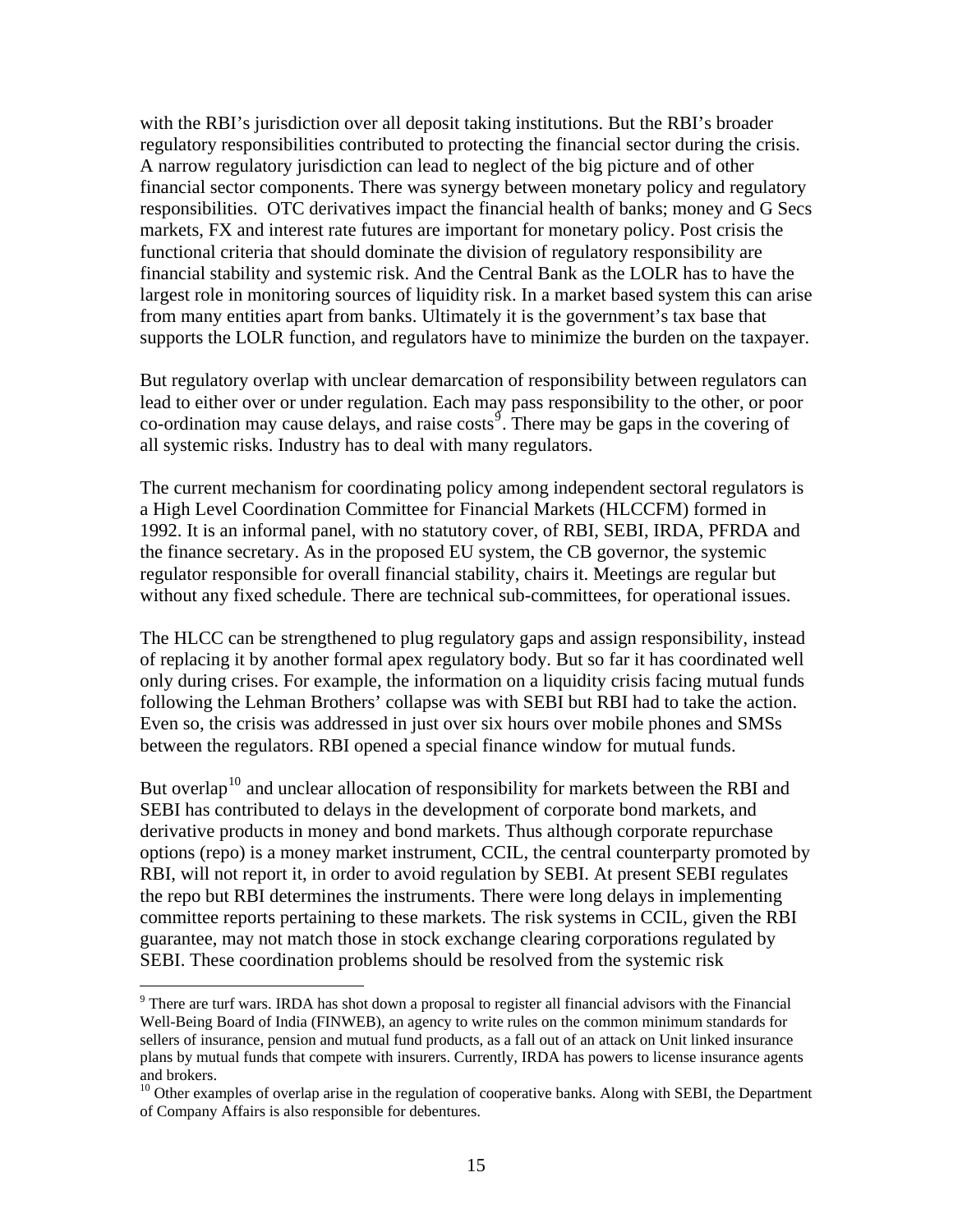perspective. It may be useful to give specific weight to the market development objective, with clear time lines, along with the current objectives of systemic stability and consumer interests. EPWRF (2009) suggest creating a Financial Market Development Agency reporting to the Government as in New Zealand.

## **8. Conclusion**

Identifying and applying the basic market failures in financial markets proves useful in understanding the crisis, and in evaluating reform proposals. Emerging markets need financial development along with stability. We evaluate India's experience in terms of the basic principles, and identify major successes and potential improvements. Among the first were minimal fallout from the crisis, the use of macro and micro prudential regulation and oversight that are being generally advocated today. New technologies and innovations also contributed to developing many markets. But lacunae remain, and we argue that better regulatory coordination, allocation of responsibility, and goals that include stable market development would help to overcome these.

Indian regulation has to find a via media between the detailed operational rules, such as permissions for salaries and fees, inherited from control regimes and flexible principal based US regulatory forbearance relying on self-regulation. Principal-based rules can help create the correct incentives. They also make regional co ordinations easier. Then regulations would be followed in spirit not only in letter. They would be able to encourage market functions, while moderating market flaws. Regulatory practices also need to be attuned to country specific features.

### **References**

EPW Research Foundation. Money Market. 2009. "Wanted: A Turf War for Development of Financial Markets". 44(38). September 19 – 25.

European Union. 2009. "Report of the High-Level Group on Financial Supervision in the EU" (Chairman: Jacques de Larosière), Brussels.

Glaeser E. L. and A. Shleifer. 2003. "The Rise of the Regulatory State", *Journal of Economic Literature*, XLI, 401-425.

Goyal, Ashima. 2006. "Regulation and De-regulation of the Stock Market in India". Chapter 9 in M. Ramesh and Michael Howlett (eds.) *Deregulation and its Discontents: Re-Writing the Rules in Asia*, pp. 186-192, UK: Edward Elgar.

Goyal, Ashima. 2002. "Reform Proposals from Developing Asia: Finding a Win-Win Strategy". Chapter 7 in *Debating the Global Financial Architecture*, ed. Leslie Elliott Armijo, SUNY Press Global Politics series, ed. James Rosenau. New York: SUNY Press.

IMF. 2009. *Global Financial Stability Report*. October. Washington: International Monetary Fund.<http://www.imf.org/external/pubs/ft/gfsr/2009/02/pdf/text.pdf>